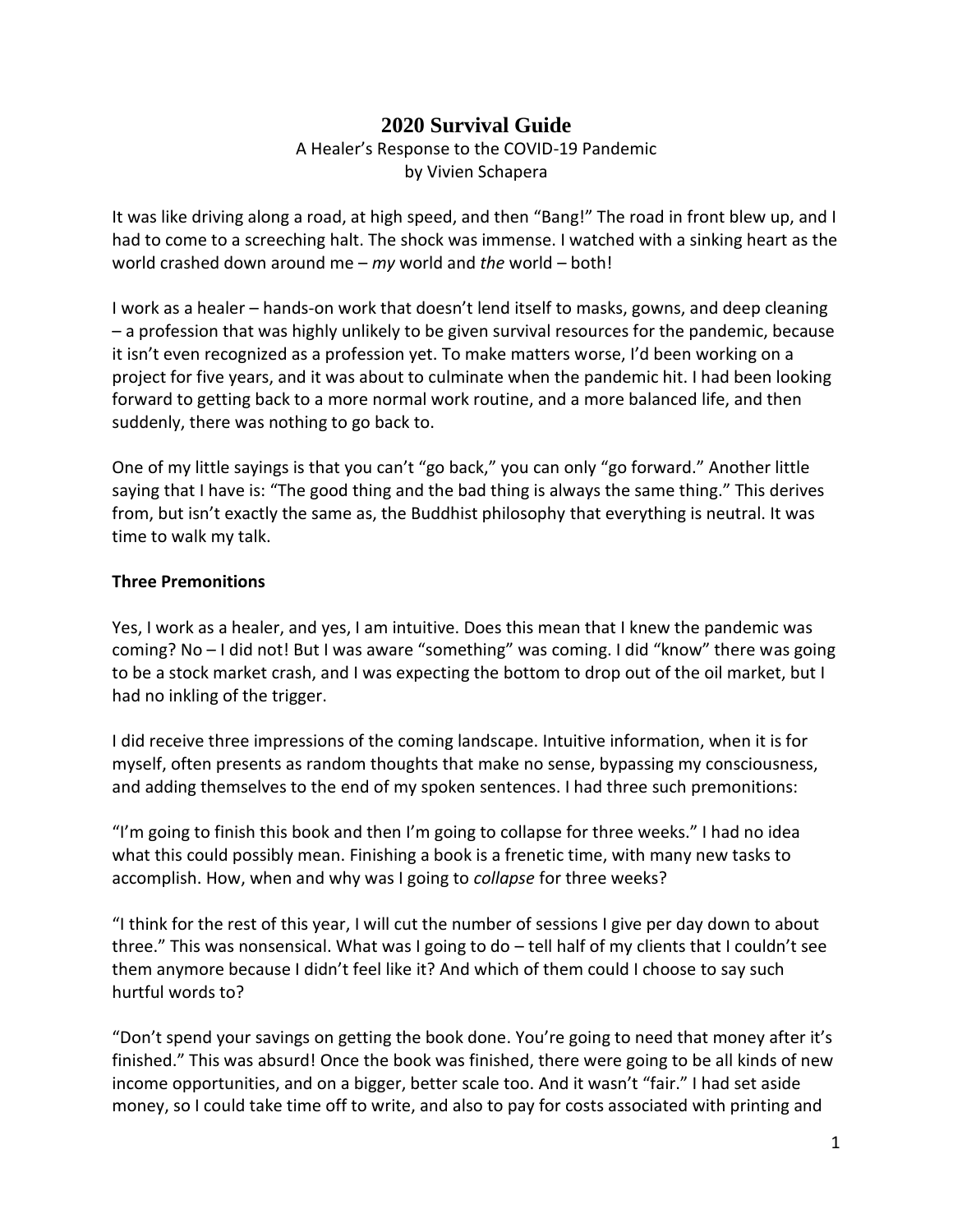publishing the book. Yet the voice in my mind was saying "no" on using the money in the very way I had *carefully* planned to allocate it. Oh boy, was I going to be glad that I'd listened to myself on this one!

Fast forward to the beginning of March, 2020. Just a few more weeks to go and the book would indeed be done. I couldn't wait. Twenty years of research and five years of writing would yield a true textbook in the field of Energy Healing! We were nearly there, all we had to do was build the index, tweak some photos and diagrams, complete the proofing process and we would cross the finish line.

The first pandemic alarm bell came from a client. "Viv," he said, "*Coronavirus!* It's going to get me." I was taken by surprise. He's a levelheaded businessman, with his finger on the pulse, and *he* feared the virus? And because he is a levelheaded businessman, with his finger on the pulse, I knew to take him seriously. The second came from another client, who lives in Boston, an oncologist at a prestigious hospital, married to a South Korean. He sent out an email outlining how to prepare for the pandemic, and what to expect. As I read the email, I could feel myself go cold. Very cold. Things looked grim … for the whole world. Usually I wait for three signs … but this situation had already far surpassed "signs from the universe." It was time to get real. Getting "real" meant heeding the warnings, going into isolation, and educating my clients that they should consider doing so too. Fortunately, I live in Ohio, where the governor wasted no time in developing a statewide pandemic response, and all of OH went into an official lockdown together, about a week after my own isolation response began. All my lofty plans for this year were crushed, but survival must come first.

So, what *do* you do when the road in front of you blows up? The answer is actually easy – get a map of the region and plot a new route.

## **The New Map**

I used three resources to chart my new course: history, astrology and nature.

## 1. History Repeats Itself

To understand the terrain, I began to read up on the 1918 Spanish 'Flu Pandemic. My traditional academic qualifications are in psychology and, like it or not, behavior faithfully follows statistical patterns. I wanted to see how long the pandemic lasted, and how people behaved during that time. I also wanted to see what went right and what went wrong, especially as viewed through the 20:20 lens of hindsight. (20:20 in 2020!)

I was struck by two features: During the Spanish 'Flu people *wanted* to isolate and social distance, because the symptoms were *so visible* and *so scary* – namely those who contracted the 'flu bled from the nose and mouth. In contrast, with COVID-19, we have a – and presymptomatic carriers, and reactions ranging from zero to fatal. From the psychological point of view this is a disaster for two reasons: a) Our instincts are biologically hard-wired only to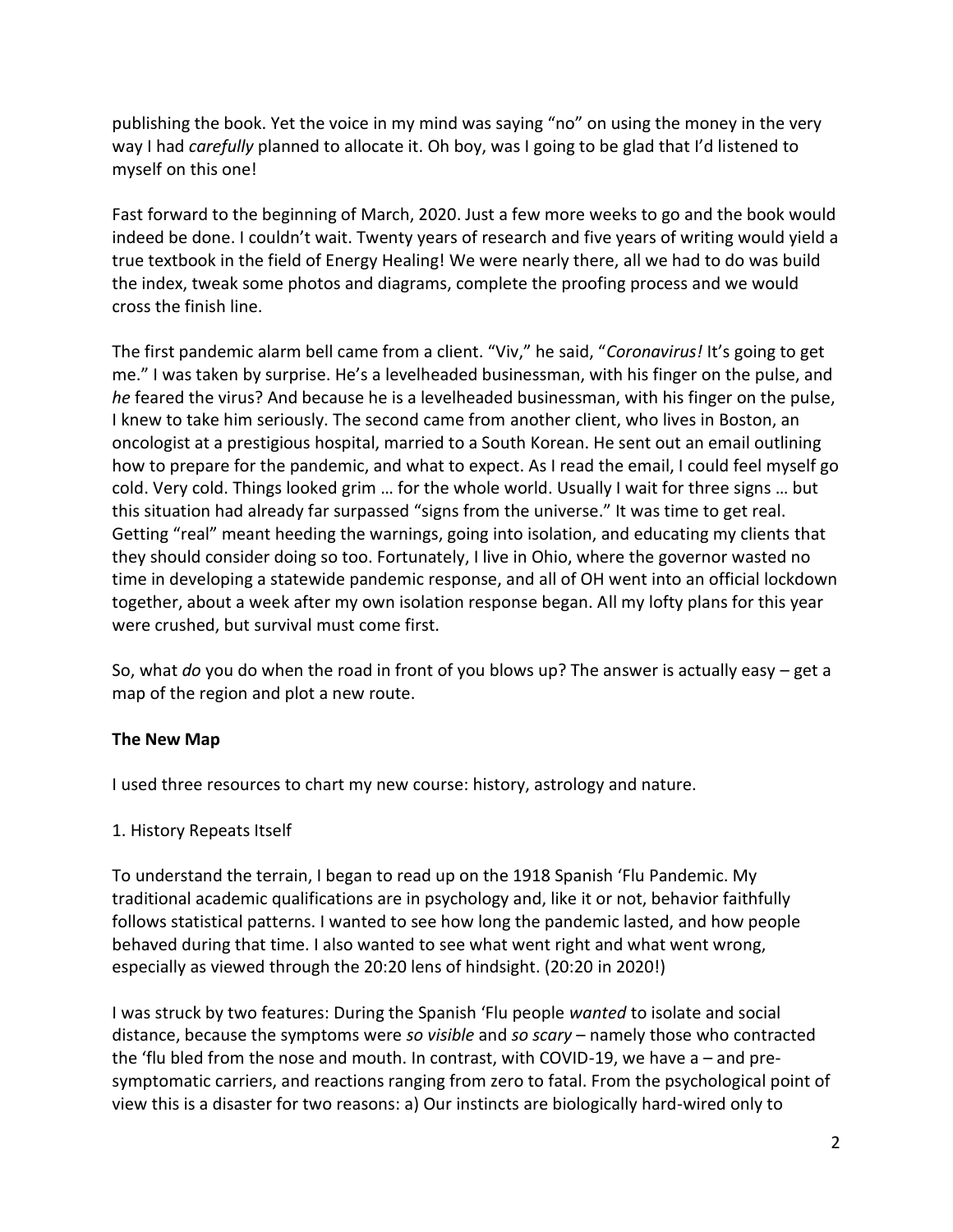respond to an immediate and palpable threat. To respond to future threat, we have to use our cognitive capacities, namely our conscious minds, and we have to act rationally, not emotionally. b) Psychologically-speaking, when we don't like our reality, we go into denial. Having such a range of possible responses to the virus, generates the perfect recipe for "it's not going to happen to me" kind of thinking.

I also noted, with dismay, that when WWI ended, people were allowed out on the streets to celebrate. This caused a second wave of the Spanish 'Flu that apparently killed more than the first wave. People can only take isolation, and being ordered what to do, for so long … and then they rebel. I wondered what the trigger would be that would draw the crowds out. Considering the mood and world events in 2020, it clearly wasn't going to be *a celebration*.

I was very concerned. I had learned in Social Psychology that people can tolerate the gap between rich and poor when all are "in it together." When all thrive together, that's great. When all sink together, that's just how it is. When the gap gets bigger, that means trouble. If the rich are getting richer, while the poor are getting poorer, there will be social unrest. The difference between the capacity for many to continue working and earning, whilst others were fired and furloughed was, to my mind, cause for alarm.

The short term looked dire. With regard to the long term, I did reflect on the fact that clearly the world did recover from the 1918 pandemic and at some point, everyone (who had survived) resumed "normal" life.

I also contemplated how difficult the  $21^{st}$  century has been so far. From September 11, 2001 to the Great Recession, to the 2020 pandemic. Then I contemplated the start of the 20<sup>th</sup> Century and realized how "difficult" the first 45 years of the 20<sup>th</sup> Century had been!

## 2. Astrology

I don't get a daily horoscope and I don't really subscribe to that kind of relationship with astrology. I do have great respect for how the discipline can provide a chart which indicates trends and cycles, and fertile and infertile periods. I am very faithful to two astrological dynamics, that I use for building my calendar, namely when the moon is void of course, and when Mercury is in retrograde. I'm also very interested in the content of individual charts when they have been researched and interpreted by a qualified astrologer.

What I did notice was that the virus spikes, as predicted by computer models with their fancy algorithms, were aligning with when Mercury would be going retrograde. It was going to be interesting to see whether this alignment was going to play out.

Apparently, astrologers had predicted a "black swan" event in 2020. A black swan is an unforeseen phenomenon with massive impact. Well, that certainly seemed to fit the bill, but how long was this supposed to last?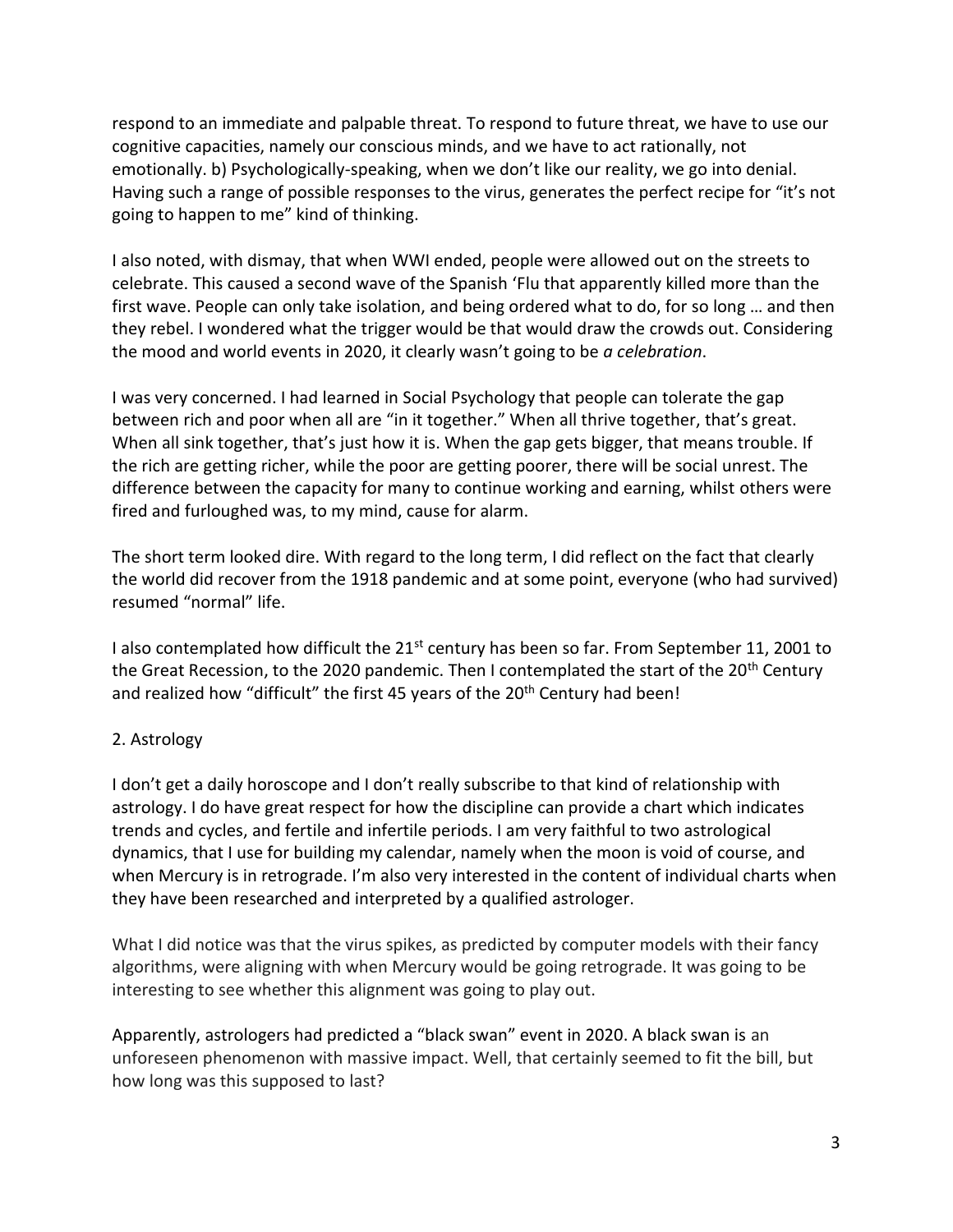A close friend of mine had gone to a respected astrologer back in 2017, and received one of those scary, doomsday readings, especially with regard to her finances and businesses. She was in for a long, tough cycle. In the hopes of hearing better news, she had gone to another astrologer in 2019, only to have her hopes for improvement dashed. 2020 looked bleak for her. She kept seeking a culprit, and I kept redirecting her thinking: "It's not any one person," I repeatedly said, "it's the landscape. You're just going to have to mitigate this as best you can, and focus on building for when you come out of this cycle." Sure enough, this friend of mine is in property management and most of the properties are rented to restaurants. With the lockdown, doomsday had indeed arrived. While it was frightening to see the astrological trend come to fruition, there was one reassuring note – all was happening in accordance. There was helpful information to be gleaned. "When does this horrible cycle in your chart end?" I asked. The answer was: "February 2021."

February 2021? That sounded right -- in alignment with history, computer model predictions, vaccine forecasts and plain common sense. "A whole year of this?" Or "Oh, only a year? A year goes quickly!" Our reaction depends on so many variables, but in the end, many of us (but not all) *can choose* which attitude to adopt. Most importantly, the more people who could accept, as quickly as possible, that this wouldn't be a "3-months and then it's over" situation, the better.

### 3. Nature

My husband and I love nature. When our eldest son died suddenly from ventricular fibrillation, we turned to gardening to heal our souls. We transformed our back yard into a beautiful sanctuary. Sitting on our deck, we are surrounded by peace and serenity. It is my favorite place on the planet, and how lucky am I that it is my own back yard! Little did I know what a detailed metaphor our garden was going to become for my COVID-19 experience.

With no income for a gardening budget, I was going to have to forego the annuals, or plant my own seeds. I opted for the seeds. And that's where the metaphor begins. Seeds take up time and space, and require daily care. Compared to buying seedlings, or ready-made hanging baskets, they're a pain. However, they cost a fraction of the price. Just figuring out which seeds to buy – who knew there are so many different kinds of impatience – turned into a research project. Then there was sowing the seeds, keeping them warm enough, giving them enough light, hardening them off, and then planting them. Never will I take buying seedlings for granted again. What usually takes two to three days, began in early April and is still in process now, at the end of June! Well that fits right in! Everything during lockdown first came to a grinding halt, and then inch-by-painful-inch took three to ten times the amount of time and effort to accomplish.

Then came the road works in our sub-division. "Aargh," I groaned when I saw them hammering in the signposts, "More disruption! I'm not sure how much of this I can take." What I didn't know was that the roadwork was going to threaten my beloved fairy rose bush. When I went to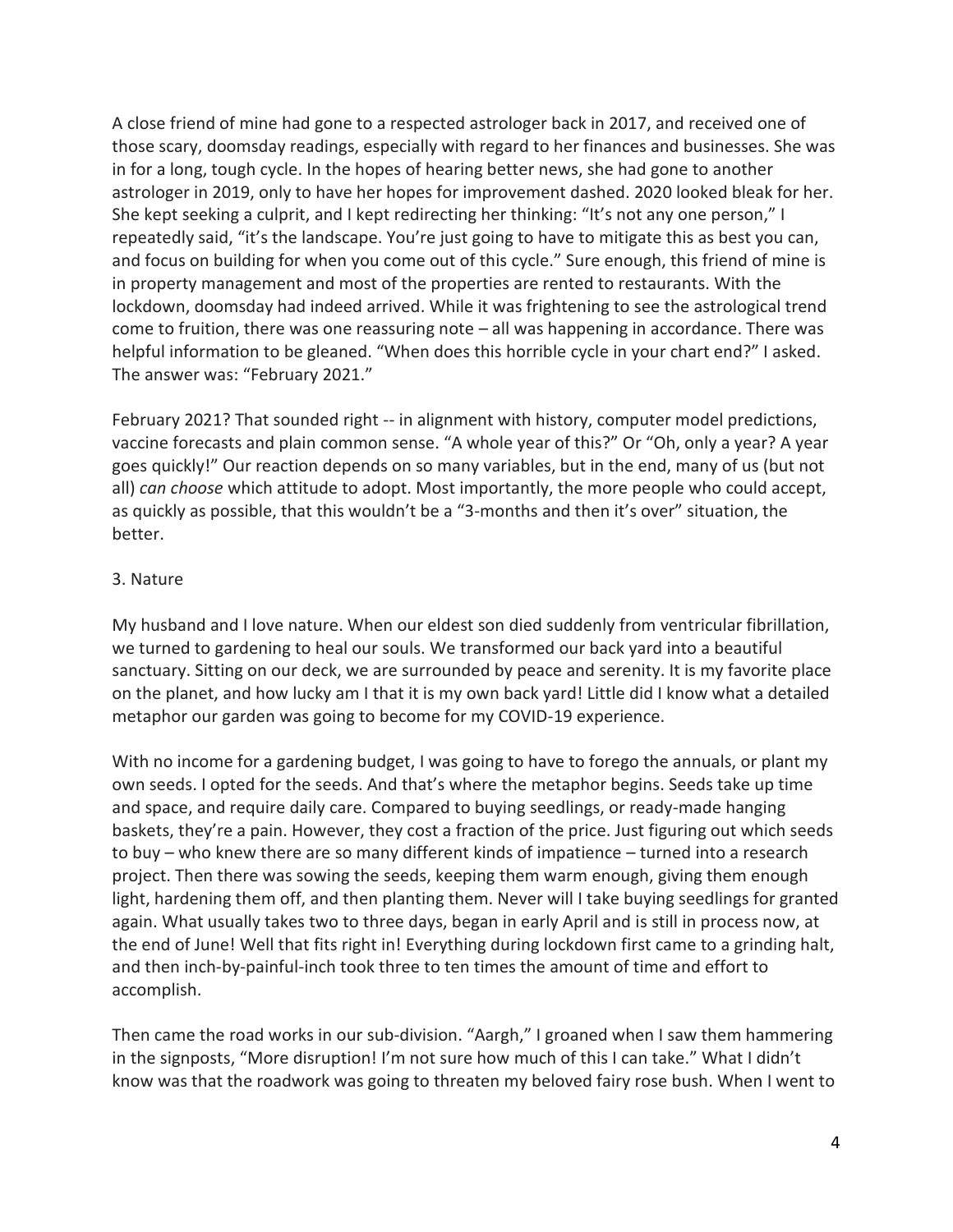inspect the front corner of our property, on a regular walk-around, I was horrified to see that this beautiful harbinger of summer was dying.

In the meantime, all the other plants and flowers were also being threatened by an invasion. A mother deer and her newborn fawn had taken up residence in our backyard and were systematically munching on our flowers. Budding pansies, roses and hydrangeas, even the perennial geraniums, were being beheaded at a rate of knots.

I hit rock bottom. My solace had turned into a source of misery. I spent three days in a funk, and despising myself for it, too. "Jeez, Vivien," I thought, "others have dire threats to life and livelihood, at this time, and you're depressed about *your yard?"* I felt awful. I needed to honor how I felt *and* I needed to get a grip. Of course, I'm sufficiently well-versed in psychology to understand that I was projecting my upset about the pandemic onto my garden, and that I just needed time to let my emotions, particularly my frustrations, sort themselves out.

Many years ago, a client had shared with me her sister's wisdom: Sometimes we just need to sit and stare. I turned to just sitting, like a lump, on my deck. Paralyzed. And after a while I began to stare as well. And then sitting and staring turned into reflection. And reflection turned into insight, and insight turned into action.

I realized that not having seedlings to plant had saved me from something else. For the first time ever, in our climate zone, there was frost after Mother's Day. Because I didn't have any, I didn't lose any. The frost *had* bitten all the buds on my extraordinary early bloomer, a prolific climbing rose. But the new buds were forming and though late, the climber would bloom as joyously as ever. The impatience seeds would also turn into a blaze of color, perhaps only as late as the fall, but they would turn into a fabulous display.

I forced myself to go and examine the fairy rose. I clipped away the dead leaves and flowers, praying that the roadwork hadn't damaged the roots. After a week when no more of the bush was dying, we were able to ascertain that the bush itself wasn't damaged. Concrete dust from the road works had burned two swathes across the top, but the bush was so lush, that it was *still* glorious. Meanwhile, at the back, even the hostas were recovering from the deer damage. Where there's life, there's hope.

What did all these nature signs mean? The late frost seemed to align with the black swan  $-a$ new and unexpected occurrence that would nonetheless yield, in time, to the usual laws and patterns of nature. The burned rose bush seemed to align with the thought that as long as the foundation, or roots, aren't fatally destroyed, after a few years of growth, the damage will heal. And as for the doe and her fawn? It turned out that there were three does, and six fawns taking turns to camp in our yard. We love animals and recognize their right to walk our land. There is no way to say who is the interloper. The point is moot, it is time to share. Instead of cursing their presence, we got out our cameras and began taking photos to express our love of life itself on Facebook.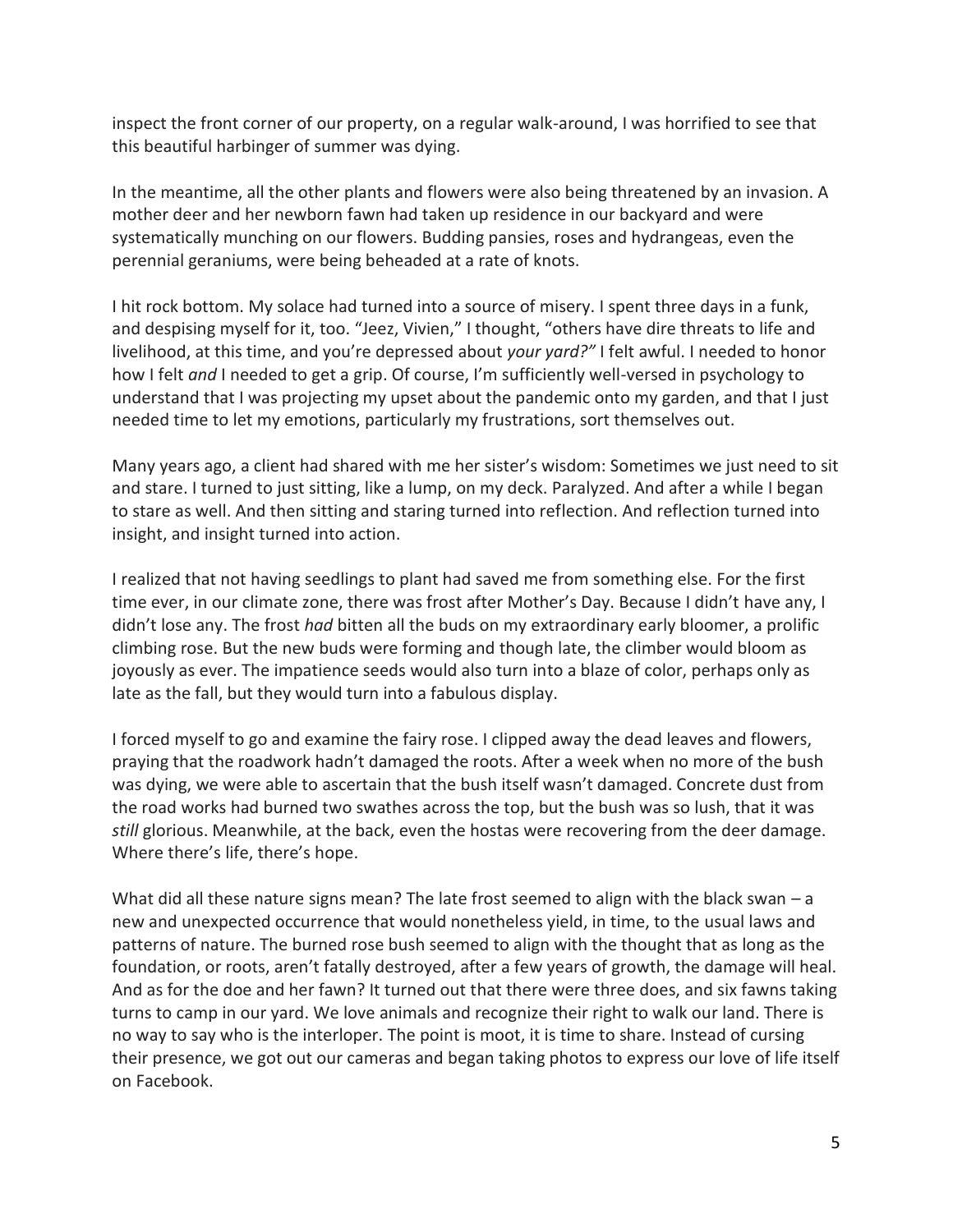How did these sayings, premonitions and maps mesh with "real" life? Good question, because the proof of the pudding is in the eating.

## The Garden

The garden provided a very accurate reflection of what was going on with my book project. This shouldn't come as a surprise, because the garden is also my creation and is an outer manifestation of my energy. As per the premonition, I did collapse for three weeks. I went into shock and festered in lockdown limbo, ping-ponging between anxiety and depression.

As with the seeds vs. the seedlings, I had to accept the delays. Everything was just going to take much longer, require more work, more patience and different strategies than previously envisaged. I won't lie – it was a slog. Getting the book finished turned into a nightmare, because everything had to be done remotely. Instead of sitting together with the artist, the photographer and the indexer, we had to do Zoom conference calls, emails, texts, and photos of marked up pages. It was painstaking and time-consuming. Dealing with the printers was a whole other story. I'll just say that instead of the printing taking another two weeks, it took another eight weeks. Plus, there would be no book party, no launch, no celebration – not this year, anyway.

The weather patterns reflected what was going on in my private practice and teaching. After lockdown, I just sat on the deck wondering how to handle my situation. I was wondering how to apply my skills, who to help. The voice in my head kept saying: "Don't jump into the fray. Don't spring into action. Don't do anything, just wait and see. It isn't time yet." April was unusually warm and I was itching to begin planting. "Surely it isn't going to get cold again?" I thought. "Follow the rules," said the voice in my head, "no annuals until after Mother's Day."

"What about work?" I wondered, "Shouldn't I be trying to earn money?" "Just wait and see," said the voice, "You've taken a long time building your businesses. You have sown many seeds, built many tributaries. The foundation and the structure are resilient. Just let if unfold."

That was hard. I'm a person of action – action is what makes me feel better. But I listened to the voice in my head, because I could. My premonition not to spend my sabbatical money on getting the book done had saved us. Because I had been warned off spending that money, I had instead raised the money for printing the book by getting my students to pre-order their copies. The book is a full-color textbook, with photos and diagrams, so the printing was very expensive – as is the book. It would have been a disaster to try and sell the book in the prevailing economy, but enough orders were already in, ahead of the crash, to fund the printing.

I *could* afford to just wait and see what unfolded. And what unfolded was that a proportion of my clients wanted to continue their sessions remotely. I've always done some remote work, but only as a very small percentage of my weekly schedule. My nervous system was wrecked by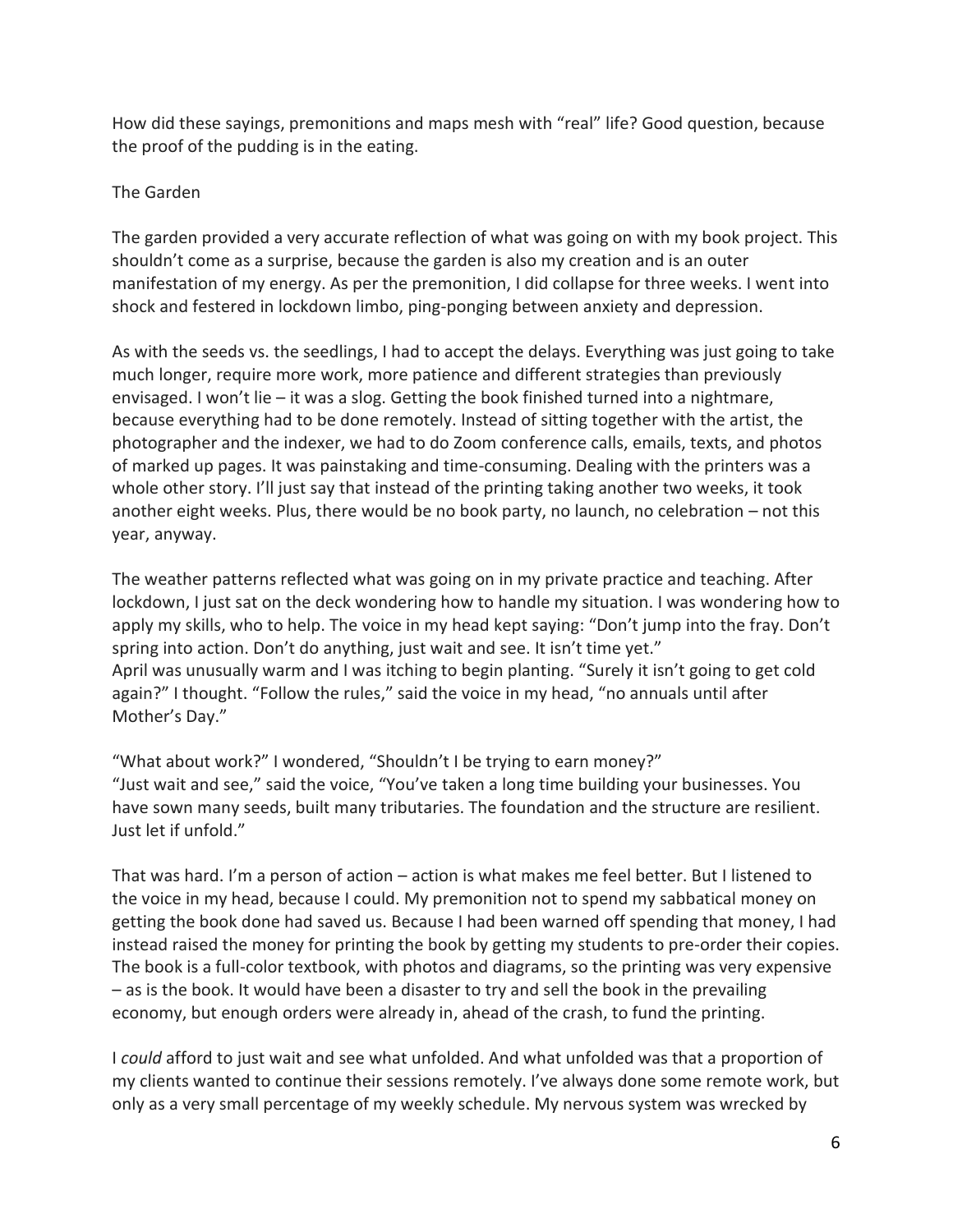book frustrations and pandemic shock, but these clients were working on the front line and needed my support, so I said "Yes." Then, since *everything* was happening remotely, my clients who are dotted around the country started calling to ask if I was perhaps giving remote sessions. I said "Yes." Additionally, clients living in other countries began contacting me, to find out if I was giving remote sessions, as well as unknown people, contacting me via social media, asking for remote sessions. I said "Yes." Soon I was up to 50% of my pre-lockdown schedule, and that was as much as I could manage. Remote work makes a different demand on the nervous system, requiring a major adjustment. I was indeed down to "about three people per day" per the premonition! Additionally, "the good thing and the bad thing *was* the same thing." When I closed my door in Cincinnati, the whole world opened up to me.

Likewise, the garden. We had done so much work and investment in the previous seven years, that we didn't *need* the annuals to create a beautiful space. We assessed what would bring us extra joy and brighten our hearts, took \$50 and bought some pansies and ranunculi to usher in the spring with a splash of color. For the rest, handsome, mature plants filled our yard, front and back and we watched with pleasure as they leafed and budded. When the record-breaking frost occurred after Mother's Day, I thanked my inner voice for guiding me to "follow the rules." Not only that, as the seeds I had bought began to develop, I discovered many selfseeded impatience, from last year's garden, coming up in the pots dotted under the trees.

With regard to our other work – namely the newly printed book, our crystal healing website and our healing courses – we decided that the best thing to do, would be to make a series of experiential videos, relevant to both the pandemic, and to our crystal healing students who wanted to learn how to work remotely. We went down to our office where our YouTube studio is, and got to work. We began with a *Crystal Surgery Meditation to Boost the Immune System* and *Becoming Centered and Grounded after Shock,* and progressed to *Soothing the Soul and Restoring Peace of Mind in Stressful Times.* I couldn't touch people with my hands, but I still wanted to reach out and touch people with my heart.

### History and Astrology

Both history and astrology are proving to be helpful maps for tracking what we can expect. As I write, the people have indeed surged onto the streets *en masse*, and coronavirus cases *are*  spiking alarmingly during Mercury in Retrograde. Human nature is what it is. We can't control other people … but we can learn how to control ourselves. We can learn how to sort through our emotions and our psychology, and become conscious beings making rational choices. If you can learn to control yourself, you can learn how to control your life.

### **Survival Guide**

Navigating 2020 is a challenge for each and every one of us. It is helpful to establish a personal rule book. Here are some ideas: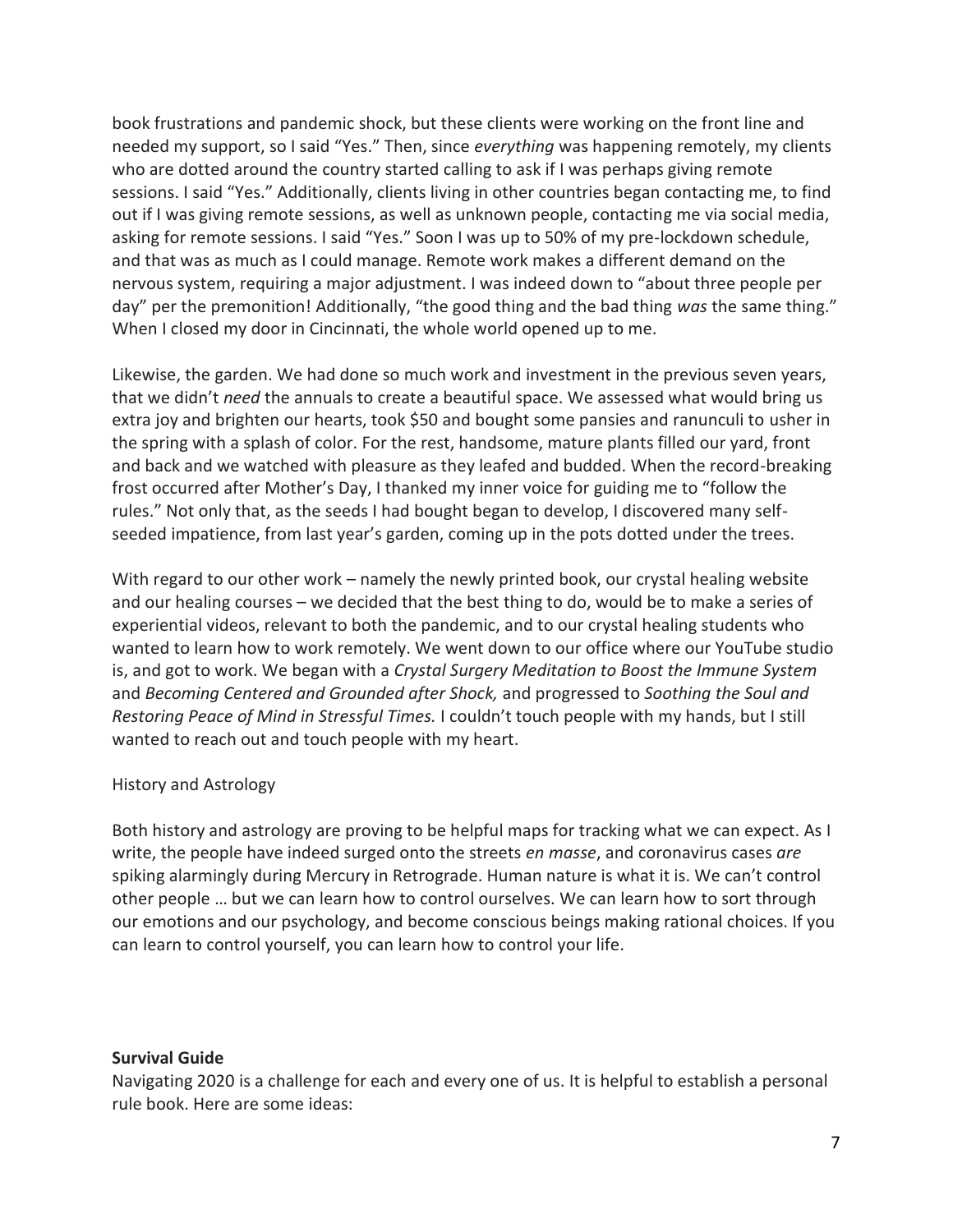**Buckle in for the long haul**. This isn't going to evaporate just because we're "over it," or "had enough," or "can't take any more!" We are living through history-in-the-making, and it is a very bumpy ride. There will be anger and there will be violence – violent words, violent images and violent actions. Decide now not to be one of the sheep, lest you become a sacrificial lamb, sacrificed in the name of social change. Think for yourself, even while being tolerant and compassionate toward others. Plot your own route to 2021, and plan to arrive safely.

**Set good safety boundaries.** This is a pandemic. There is no crystal or food or energy practice that can protect us from a virus. Yes, those can help the condition of our immune systems, and support us in many excellent ways, but they can't stop us from catching the virus if we are exposed to it. This is a time to be grateful for science. Let's rather be guided by the experts who are doing their best to find out as much as they can, *to help us.* It is wiser to ensure minimum exposure than to take risks based on beliefs, and it is wiser to err on the side of caution.

**Face your demons**. The worst part about lockdown was that we could no longer get away from ourselves … and our unfinished business. When you can't run off to work, or the gym, or a party, then you're stuck at home with all your dirty laundry and everything you've swept under the carpet. This was depressing in itself. Even if you do only a tiny bit, day-by-day, chipping away at the backlog does deliver a whole new sense of self.

**Don't make others wrong to prove to yourself that you are right.** We're all miserable, ejected from our lives, and struggling to choose between the lesser of two evils. The bitter truth is that nobody knows what's best – because there isn't a "best." There is only evaluating "what's worse." This *is* the bottom of the barrel. Don't join in the fray at the bottom of the barrel where *nothing* is right. Rather head upwards toward the light. And here's a great way to begin: Be respectful. If we want others to respect our opinion, let's begin by respecting theirs. You will be amazed how much better it feels to walk away from "right and wrong" and flow with what is.

**Don't believe the media.** The media have turned to creating the news instead of reporting the news. We are swamped with fake news, doctored images and propaganda. Distinguish very carefully between opinion, commentary and journalism. If like me, you do want and need to know what's happening, read reports by journalists who are publishing *outside* your country, free of domestic political affiliations.

**Use social media wisely to support your inner being**. Many of us turned to social media to "see" our friends and connect with our community. We could also learn, see interesting sights and even travel the world virtually-speaking. Of course, social media is also the platform for influencing, and so we couldn't avoid seeing horrifying images and reports as well. Social media gives you the opportunity to rapidly create your own reality. It is up to you how you are affected by social media. You can protect yourself by hiding, blocking and unfollowing whatever offends you. You can also use social media to send out messages of love and humor. Observe what helps and what hinders, and build your page and presence to please and support yourself.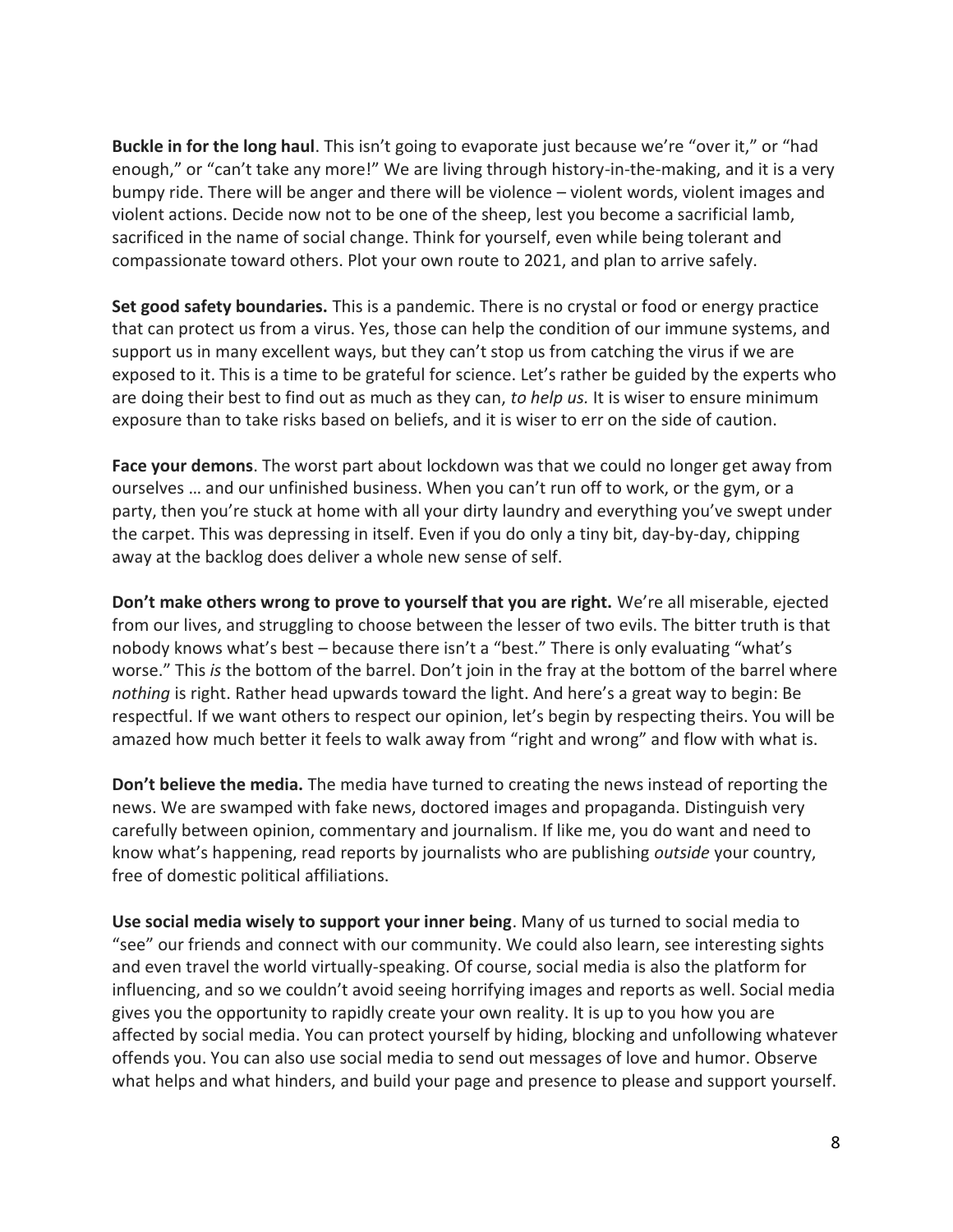**Acknowledge your survivor guilt**. Survivor guilt is a very real dynamic. If you are personally able to weather this storm relatively intact, count your blessings. The world will need your resilience more than ever after this. It is very difficult for anyone who cares to see others in so much pain and suffering. It is best to acknowledge the survivor guilt for what it is, and talk it over honestly with others that are in the same boat as you.

**Take stock of your patterns of behavior**. Note which of your patterns have helped you mitigate the effect of the pandemic and which of your patterns have made the situation worse for you. This is a fierce one, but there will be more recessionary periods. The more you can learn about how to mitigate the next one, the better. This is not about being judgmental toward yourself. It is about how to become your own best friend. Be honest, and begin making the changes that you need to make.

**Establish helpful routines.** After the pandemic, when you look back – what would you like to say about yourself, how you handled the situation, what you learned about yourself, how you developed as a human being? Such dynamics don't happen in a vacuum. They come about because you do a little every day.

Helpful routines make things happen and carry us toward our goals.

Have faith. People are always asking me: "So you believe in this stuff? You believe in crystals?" My answer is "No!" Crystals and healing and energy are no more a matter of belief to me than the sun – that's just how things are. I reserve "belief" for what is not yet manifest, what is still to come, for what requires a leap of faith. Earlier I talked of human nature and said "it is what it is." But that's not the end of the story. Our lives here on earth are all about the battle between our human nature vs. our human spirit. I believe that after we have sufficiently indulged our human nature, our spirits will rise up and prevail.

I do believe that *the human spirit* will win this battle. And not only that! I live in "America" now, currently the nation with the most COVID-19 cases. I believe that to conquer the virus we need to pull together and reclaim our name as the *United* States of America. Yes, I believe in the American spirit: – **"**one nation under God, indivisible, with liberty and justice for all." Yes, *together*, we will overcome.

**Contact Us** 

© Vivien Schapera 2020



 **About the Author:** Vivien Schapera is a writer, teacher and healer, living in Cincinnati, OH, USA. Among her many accomplishments, she is the founder of FourWinds Academy for the Healing Arts & Sciences, a school for training healers; and the author of a pioneering textbook *The Complete Guide to Crystal Surgery* (2020) as well as her inspiring memoir *Everyday Magic* (2002) [Contact Vivien](https://crystalhealingtechniques.com/contact/) You

Continued: More Bio & Links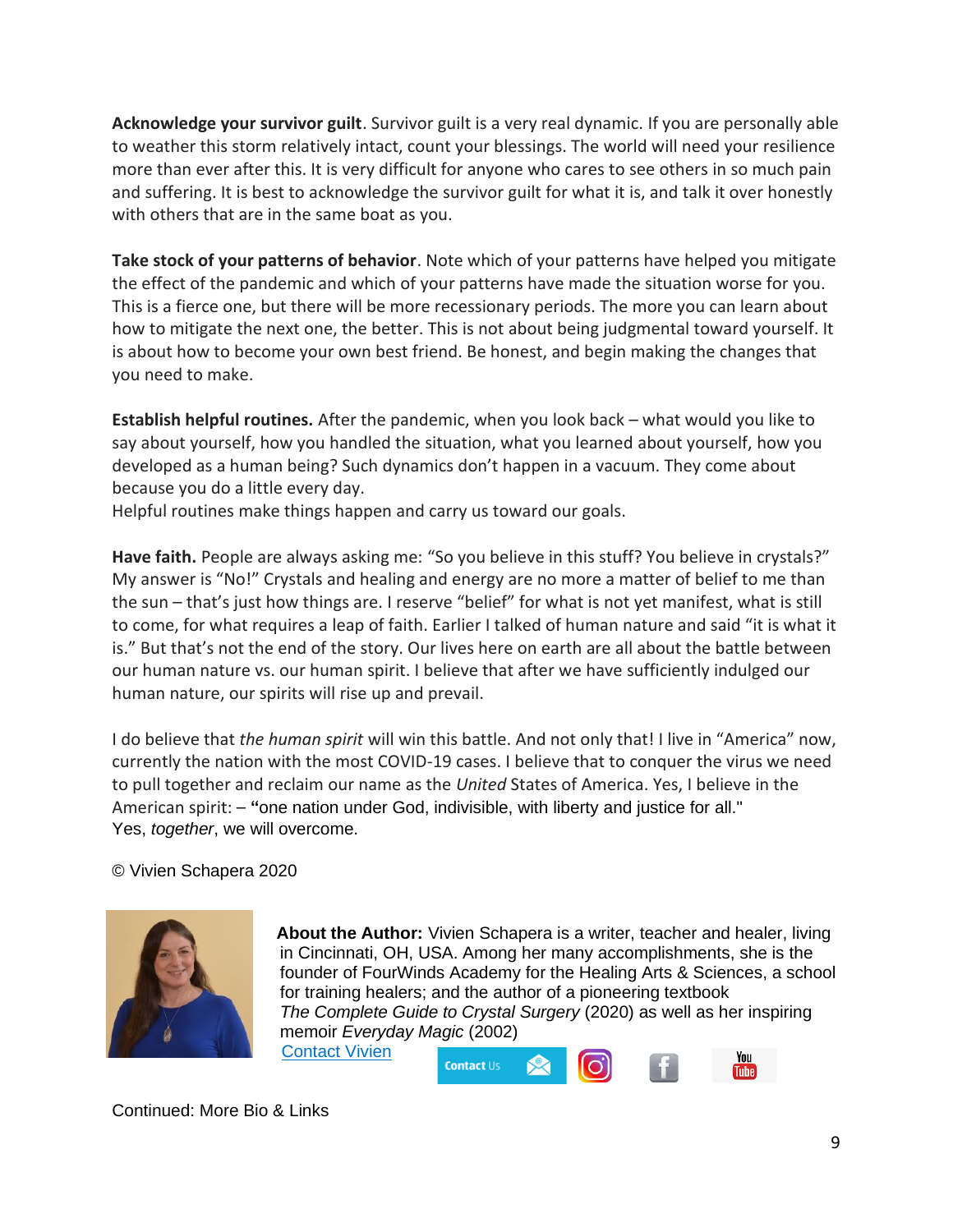**Bio:** Vivien Schapera grew up in Apartheid South Africa. Her awareness of social dynamics, and their impact on daily life, began at the age of five, with the Sharpeville Massacre in 1960. She lived through history-in-the-making with the riots of the 1970's and 1980's and witnessed the release of Mandela, in 1990, when Prime Minister F.W. de Klerk extended the hand of reconciliation, in order to build a "New" South Africa. In 1991, Vivien and her family immigrated to the USA, following a vision in which she was called to Cincinnati, OH. Vivien believes the greatest untapped power on this planet is the power of human potential. As a psychologist, teacher, healer and writer, her personal mission is to help people develop their potential so they can make their best contribution to humanity, while using their time on earth to develop their souls and educate their spirits.

Vivien is trained in Psychology (M.A.), the Alexander Technique (M.AmSAT), Crystal Healing (Melody), Past-Life Regression (Brian Weiss) and holds a 4<sup>th</sup> Degree Black Belt in Taekwondo. She is the founder of two schools: Alexander Technique of Cincinnati for training Alexander Teachers and FourWinds Academy for the Healing Arts & Sciences a school for training healers. She is also the founder of Crystal Surgery, a completely new method of crystal healing, and works in private practice, integrating her diverse set of skills to deliver a unique service.

#### **Books**

*[Everyday Magic](https://www.amazon.com/Everyday-Magic-Vivien-Singer-Schapera/dp/0970980922)* Read more about Vivien's inspirational story from the time she grows up in South Africa, through the vision that called her to the USA, to the establishment of FourWinds Academy.

*[How to Lose Weight and Gain Money](https://www.amazon.com/How-Lose-Weight-Gain-Money/dp/0970980957/ref=sr_1_3?dchild=1&keywords=How+to+Lose+Weight+and+Gain+Money&qid=1593696143&s=books&sr=1-3)* Vivien, with co-author Drew Logan, uses her insights into behavior and how to change, to address the two dynamics that plague us while we're here on earth, yet offer us a most meaningful process for self-development.

*[Guided Lessons for Students of the Alexander Technique](https://www.amazon.com/Guided-Lessons-Students-Alexander-Technique/dp/0970980965/ref=sr_1_1?crid=3LGVK2U5XUXWN&dchild=1&keywords=guided+lessons+for+students+of+the+alexander+technique&qid=1593433326&s=books&sprefix=Guided+Lesso%2Cstripbooks%2C129&sr=1-1)* Vivien is an internationally renowned teacher of the Alexander Technique, a method for using our consciousness to generate desired mental and physical changes. She teams up with husband Neil and Nancy Dawley, to create this handbook.

*[The Complete Guide to Crystal Surgery](https://crystalhealingtechniques.com/product/complete-guide-crystal-surgery/)* This is Vivien's *magnum opus*, integrating 20 years of research, 7 courses and 5 years of writing to deliver a pioneering work in the field.

#### **Websites**

[www.4windsacademy.org](http://www.4windsacademy.org/) Vivien and her husband, Neil, teach Energy Healing, Crystal Healing, Intuition and Shamanism at FourWinds Academy. (currently dormant due to COVID-19)

[www.CrystalHealingTechniques.com](http://www.crystalhealingtechniques.com/) Vivien provides accessible resources with free courses, introductory online courses ranging from \$5 - \$28, blogs and vlogs, as well as a guided tour of her new book, *The Complete Guide to Crystal Surgery.*